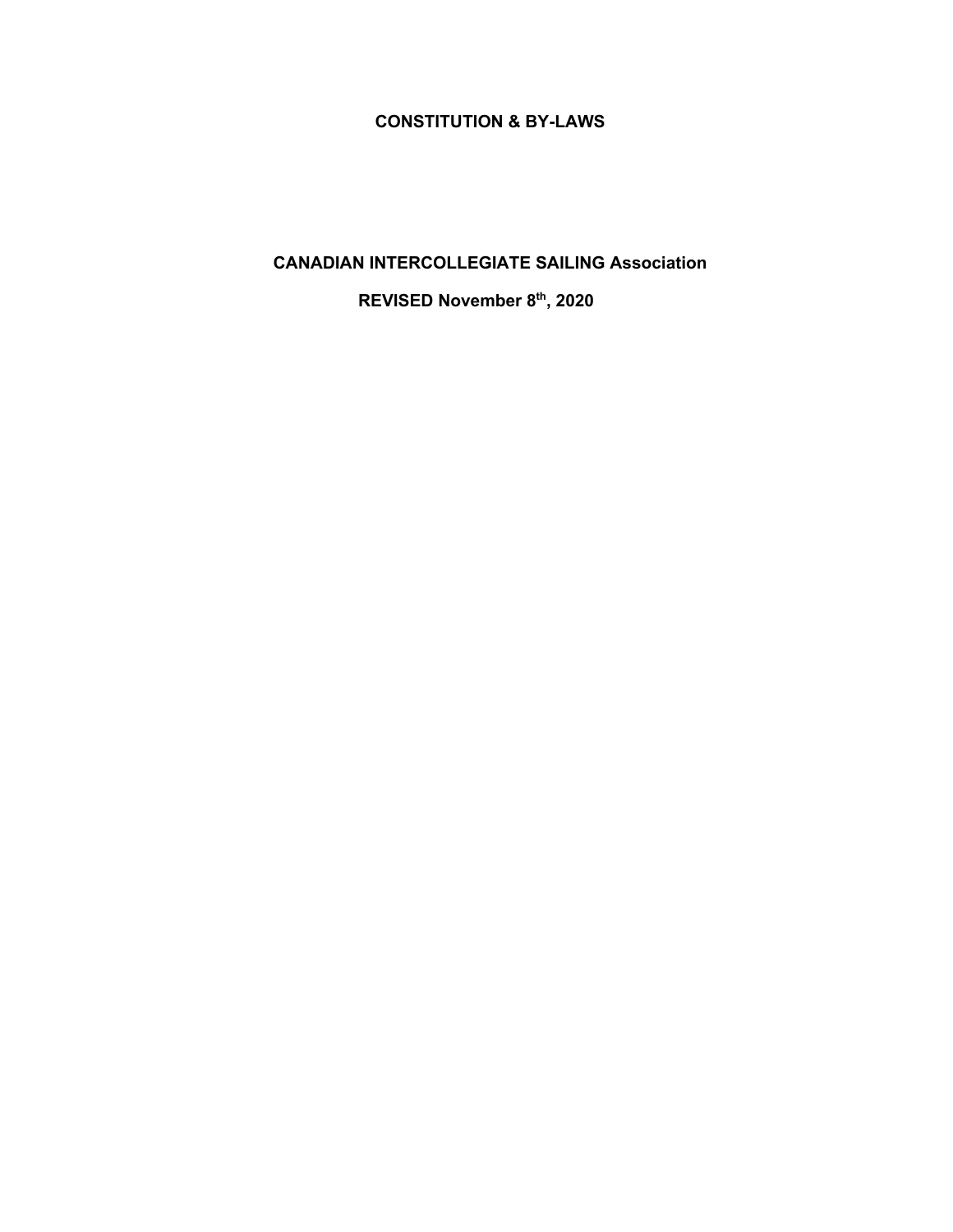# UNIT I: The Constitution of the Canadian Intercollegiate Sailing Association

- **I. NAME**
	- A. The name of this organization shall be the Canadian Intercollegiate Sailing Association, herein referred to as the Association.
	- B. The Canadian Intercollegiate Sailing Association is a class Association of Sail Canada.
	- C. NOTE: The masculine gender has been used for brevity and includes all genders

# **II. PURPOSE**

- A. The purpose of the Association shall be:
	- 1. To have sole authority for the conduct and management of all official Canadian intercollegiate sailing events.
	- 2. To promote the sport of sailing at universities and other post-secondary institutions in Canada for the purpose of improving and developing the sailboat racing techniques of said students.
- B. The Association shall be empowered to own, hold, operate and administer real and personal property for said educational purposes and to solicit, accept, hold and administer contributions.
- C. No part of the net earnings of the Association shall benefit of any individual. The association shall not participate in or intervene in any political campaign on behalf of any candidate for public office.
- D. No officer, member or employee of the Association shall receive or be entitled to receive any pecuniary profit from the operations except reasonable compensation for services rendered or expenses incurred.
- E. In the event of liquidation, dissolution or termination of the Association, all its remaining money assets after payment of its liabilities shall be distributed ratably amongst the members while its other physical assets shall be distributed to Sail Canada.

# **III. MEMBERSHIP**

- A. Membership shall be given to a group, club, or team of post-secondary students enrolled in full-time studies at a Canadian post-secondary educational institution and whose organization has paid the prescribed annual fees.
- B. Membership shall be restricted to one (1) group representation for each institution. In the case where there are multiple groups requesting membership from a single institution, priority shall be given to the group that receives sponsorship from the respective institution's athletic department.
- C. The Executive Committee of the Association will set the standards for, and approve of, the admission of such organizations to the following categories of membership:
	- 1. Provisional Membership
		- a) Provisional membership shall be obtained by submitting a written letter of intent to the Executive Committee.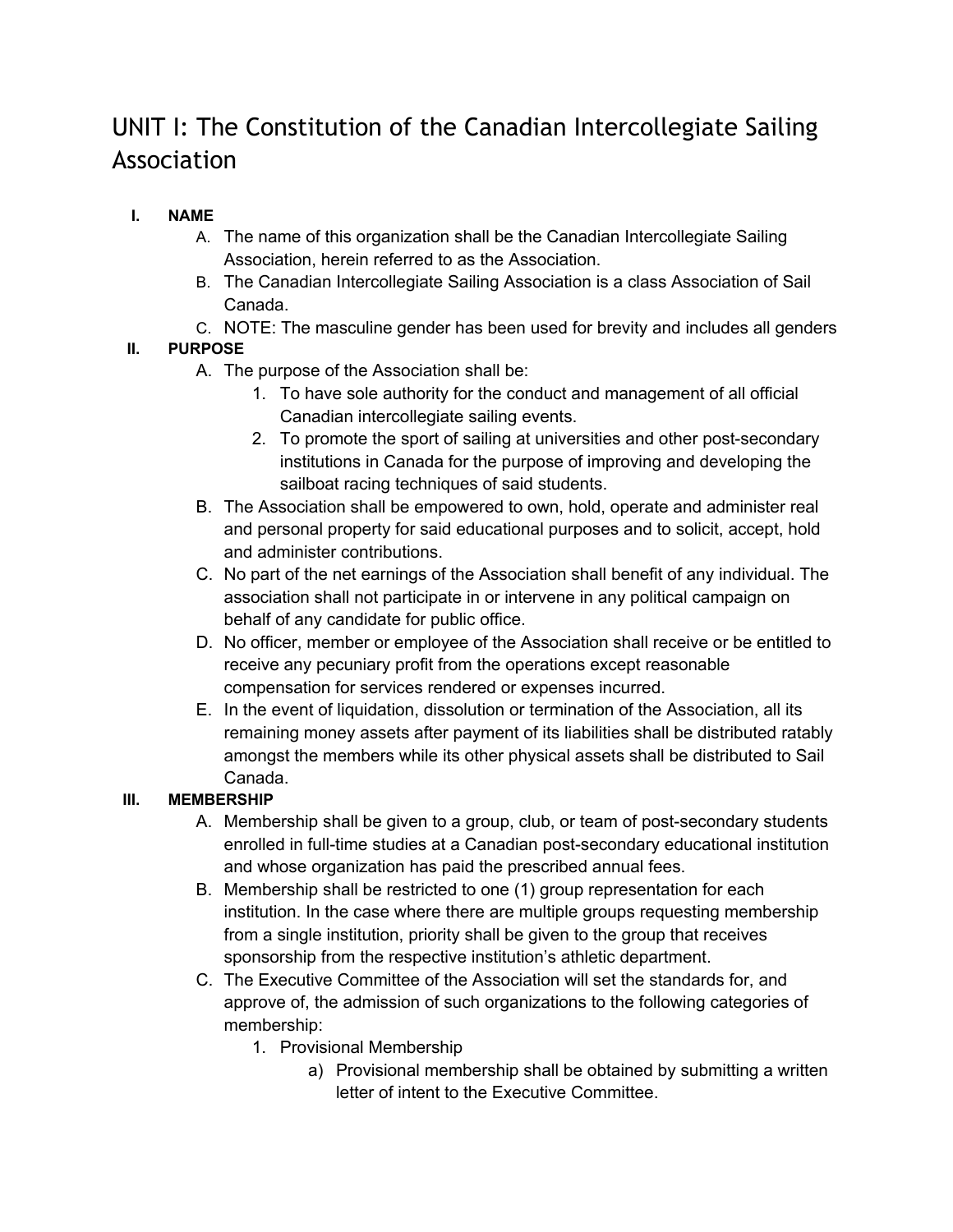- b) Provisional membership shall be the first step of affiliation and is designed to provide a membership for clubs and colleges where the sport is in its formative stage.
- c) A change in status may be sought following one year of activity.
- d) Provisional members shall be charged annual dues at a reduced fee for a maximum of 5 year unless approved by the Executive Committee.
- e) Provisional members shall not hold the right to: (1) Host national championships
- 2. Regular Membership
	- a) Application for Regular Membership shall be obtained by submitting a written letter of intent to the Executive Committee. Only Provisional Members and former Members of the league may apply for Regular Membership. A majority vote by the Executive Officers at a duly convened meeting shall be required for approval.
	- b) Regular membership entitles the member organization to full privileges, rights and obligations of membership, subject to Unit I and Unit II of the Constitution and By-Laws of this Association.
	- c) Regular members are encouraged to:
		- (1) Host one regatta per year.
- D. All membership categories are valid for one year and must be reaffirmed each year by the Executive Committee. The payment of Annual fees can be used to reaffirm membership.
- E. The Executive Committee shall have the authority to suspend the membership privileges of any member for gross violation of the Constitution and By-Laws or wilful disregard of the rulings of the Association. Membership may also be suspended for actions that are clearly detrimental to the well-being or reputation of the Association. The suspension may be terminated, extended or made an expulsion at the next Annual Meeting of the Association. An expulsion motion shall require a two-thirds majority vote of all voting members of the Executive Committee to be carried. Fines or other sanctions may be imposed at the discretion of the Executive Committee and also require a two-thirds majority vote of all officers.
- F. If deemed necessary, additional classes of membership may be created by existing Executive Committee officers at a duly convened meeting or at the AGM. Creation of a new position must be passed at a time where no less than twothirds of the Officers are present and requires a majority vote of present Officers.
- G. Membership may be annulled at the request of the withdrawing member. Such a request must be submitted in writing to the Executive Committee. Annulment of membership must be passed at a duly convened meeting where not less than two-thirds of the officers are present.

#### **IV. FEES AND ACCOUNTS**

A. The annual dues and fees for the support and general expenses of the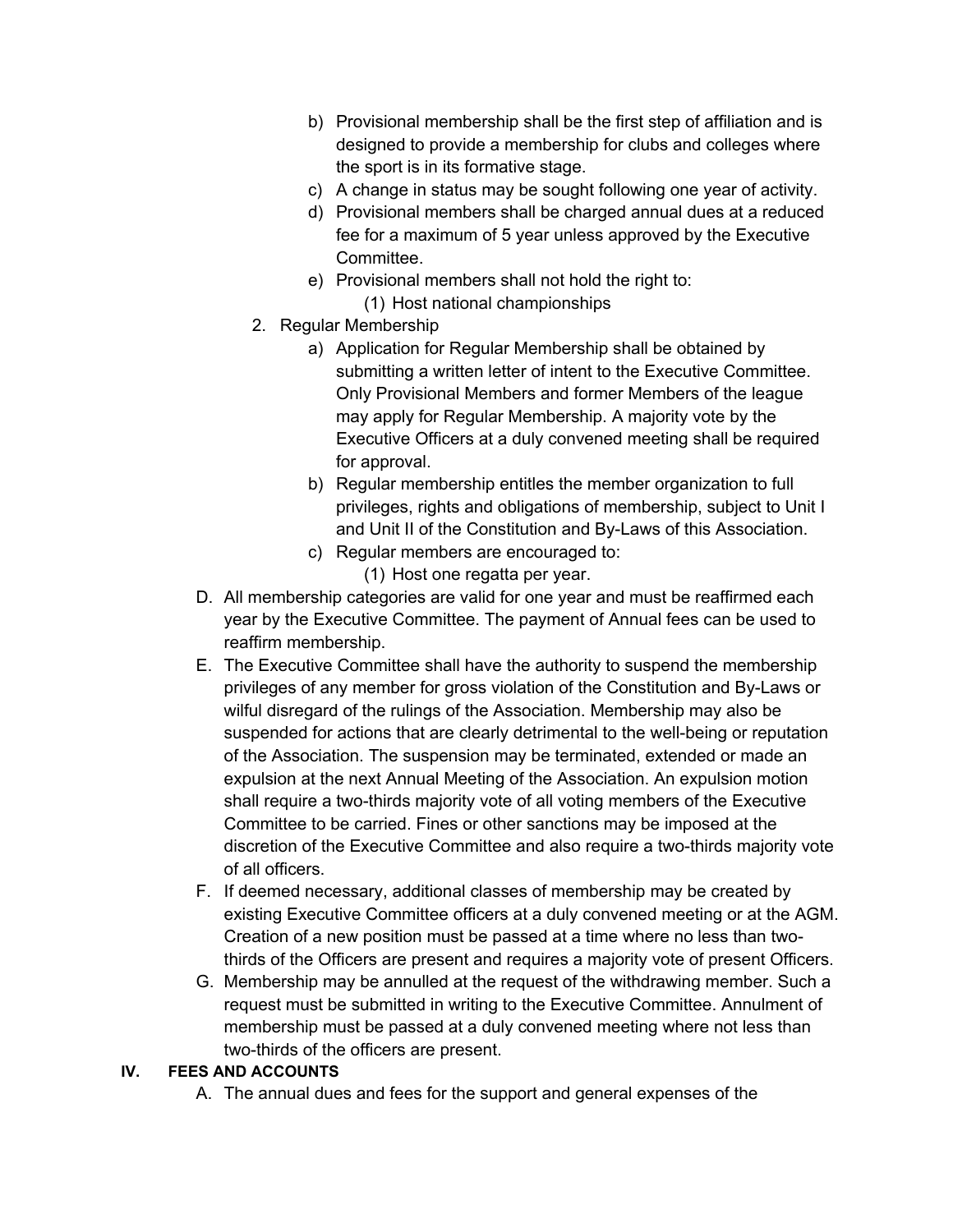Association shall be determined by the Executive Committee prior to the season. All dues shall be made payable to The Canadian Intercollegiate Sailing Association.

- B. A late fee may be applied to the dues and fees. The dates of applicability and amount of the late fee shall be determined by the Executive Committee at a duly convened meeting.
- C. Invoices shall be issued by the Treasurer, and overdue invoices shall be paid at an additional 5% for 30 days after the due date, 10% for 60 days after the due date, and an additional 20% if payment has not been received 90 days after the due date marked on the invoice.
- D. Invoices for team fees shall be issued by the Treasurer in the month of May, and the due date for all teams, shall be before the first regatta held in the fall season.
- E. The fiscal year of the Association shall be the year ending on 31 December each year.
- F. Distribution of funds, when equal or less than those received from annual revenues of the current year shall require the approval of two (2) signing officers. The Treasurer, President, and Vice-President are the signing officers.
- G. Distribution of funds for capital expenses, when exceeding annual revenues of the Association of the current year shall require the approval of all three (3) signing officers and the majority of the remaining members of the Executive Committee.

#### **V. GOVERNING BODY**

- A. The governing body of the Association shall be the Executive Committee consisting of elected officers of the executive committee, hereby known as officers, with specific roles as described below.
	- 1. The officer is to be elected as an officer of the sponsoring group as prescribed by that organization's nomination and election procedures. It is possible that the officer may be a student or alumni.
	- 2. Officers must be at least eighteen (18) years of age and have capacity under law to contract.
	- 3. Each team representative may be required to submit a record of the selection procedure in which they were elected as proof of election. This record shall be endorsed by a signing officer of the sponsoring team.
	- 4. Officers shall be elected for a term of 1 year by the association members at an Annual General Assembly of Members. They may be re-elected.
	- 5. The held executive position shall be automatically vacated:
		- a) if at a general meeting of members, a resolution is passed by fifty percent plus one of the votes cast in favour of the removal of the officer;
		- b) if at a CICSA executive meeting, a resolution is passed unanimously by all other executive officers to remove the officer from their post, the general membership must be informed at the following Annual Meeting;
		- c) At the discretion of the president, an officer's absence from more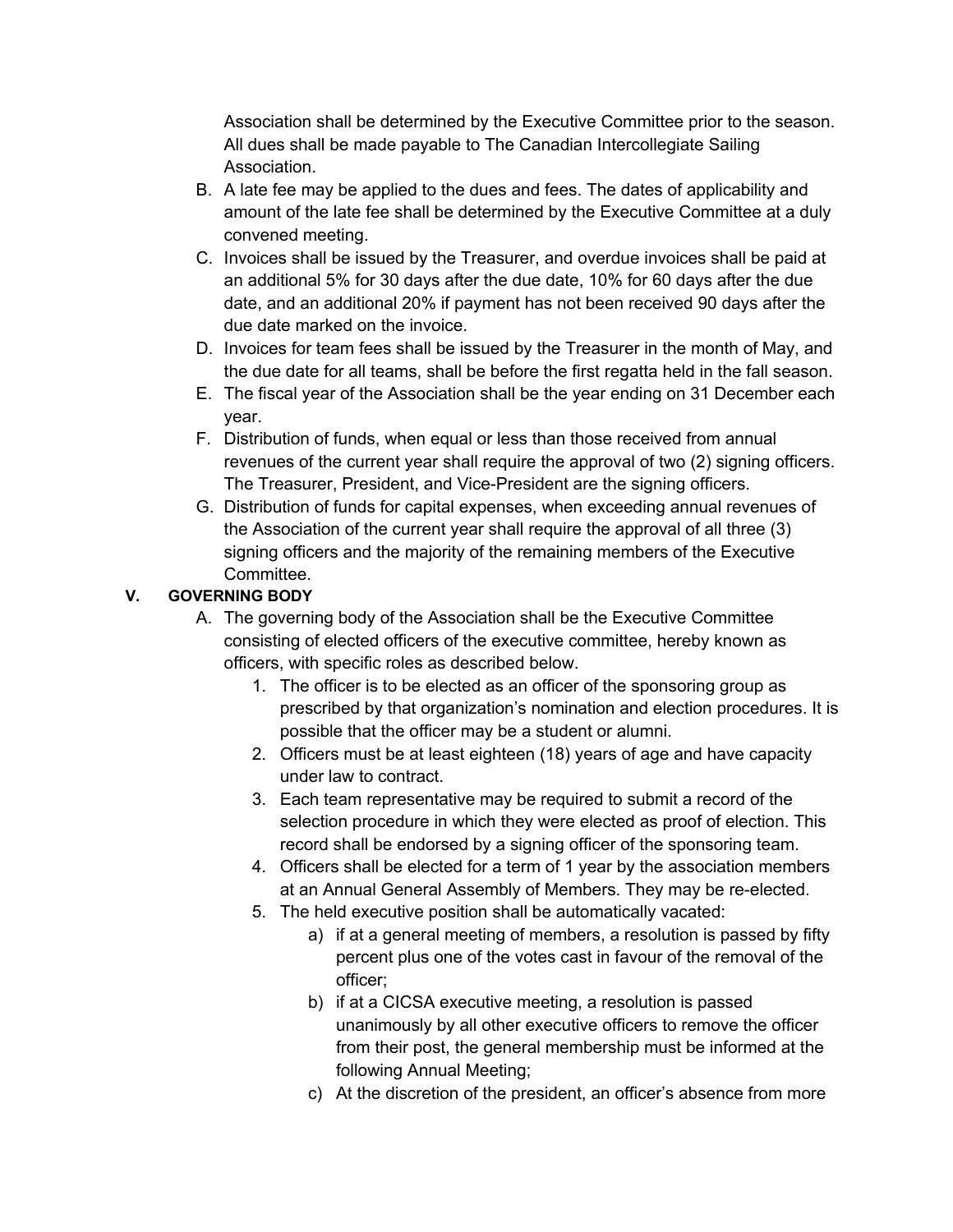than two regular meetings without sufficient excuse is sufficient grounds for removal from the executive committee.

- d) if an officer has resigned his position by delivering a written resignation to the president of the organization;
- e) if they are found by a court to be of unsound mind;
- f) if they become bankrupt or suspends payment or compounds with his creditors;
- g) on death.
- 6. Provided that if any vacancy should occur, the president may appoint a member of the Association to temporarily fill the vacancy until the following executive meeting whereby a majority vote, a new officer can be appointed and stand until the next Annual General Assembly of Members.
- B. The officers shall serve as such without remuneration and no officer shall directly or indirectly receive any profit from his position as such; provided that an officer may be paid reasonable expenses incurred by him in the performance of his duties. Nothing herein contained shall be construed to preclude any officer from serving the corporation as an officer or in any other capacity and receiving compensation, therefore.
- C. The Executive Committee shall have the general supervision and control of the management and administration of the affairs of the Association and may exercise all or any of the powers of the Association, including the power to draw up the condition of the National Championships, to approve the dates and scheduling of regattas, to standardize rules of intercollegiate sailing competition, and to act on all matters of policy. Additional powers can be designated to the Executive Committee upon a two-thirds majority vote of the general membership at annual or emergency meetings.
- D. The Executive Committee may appoint such agents and engage such employees as it shall deem necessary and such persons shall have such authority and shall perform such duties as shall be prescribed by Executive Committee at the time of such appointment.
- E. Remuneration for all employees and committee members shall be fixed by the Executive Committee by resolution.
- F. The Executive Committee shall maintain these positions:
	- 1. President
		- a) Oversee affairs of the Association.
		- b) Be responsible for the administration and development of the operational policies of the Association.
		- c) Call for executive and general meetings.
		- d) Preside over all meetings of the Association and shall be an exofficio member of all committees within the Association except the Nominating Committee.
		- e) Represent the CICSA at any meetings involving the Association's interests or appoint another officer in their place.
		- f) Monitor all CICSA events and activities, ensuring that policies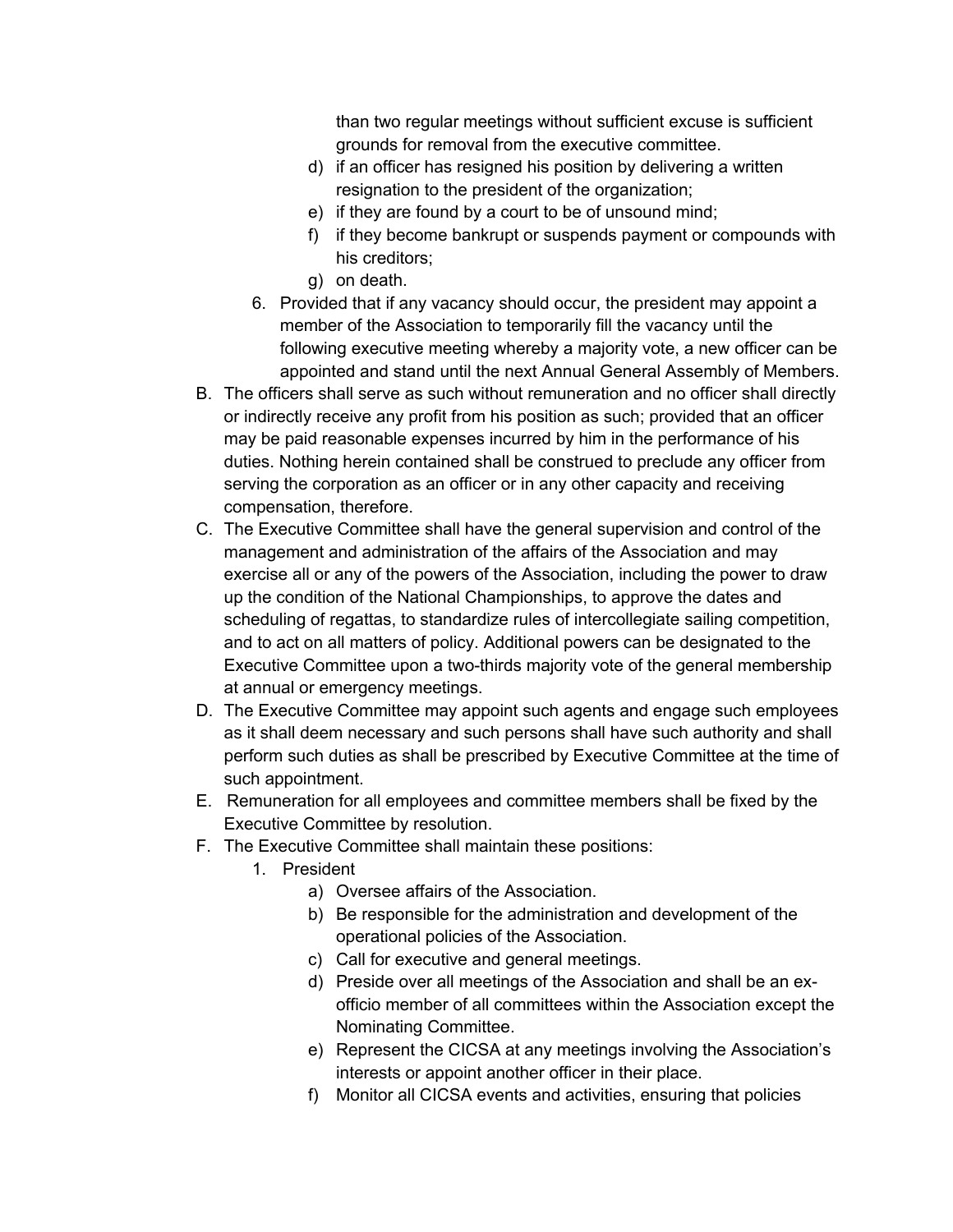described by this Constitution and its By-Laws are followed.

- g) Inform all members of all procedures and regulations to be followed.
- h) Ensure the Association's financial obligations are met.
- i) Have the power to approve all regatta officials for the National Championships and any other regattas sanctioned by the Association
- j) Appoint the CICSA representative at all National Championships
- k) Perform such other duties that are from time to time assigned by the Executive Committee.
- 2. Vice-President & Procedural Rules Officer
	- a) Ensuring all competing members are eligible prior to competing
	- b) Ensuring all proper forms are submitted to CICSA at the beginning of the season
	- c) Support the President in the operation of the Association; serve as the organizational leader in the absence of the incumbent President
- 3. Secretary
	- a) Maintain the files, minutes of all meetings (including meetings of the Executive Committee and all committees), membership records and correspondences of the CICSA. The files, meeting minutes and records of the Association are to be kept at the location of the Secretary.
	- b) Publish either a hard copy or online Directory of membership.
	- c) Issue meeting agendas and tally the results of all votes taken by the Executive Committee.
	- d) Be responsible for advertising, recruiting, newsletters, email and contact information of the Association.
	- e) Make the records of the Association open to at the request any Member collegiate team at reasonable times.
	- f) Serve as chair of the Membership Committee
	- g) Perform such other duties that are from time to time assigned by the Executive Committee.
	- h) Maintain information management system, i.e., Dropbox, CICSA history of results and awards, database management of eligibility
- 4. Treasurer
	- a) Have charge of all sums of money of the Association and ensure collection of all dues, entry fees and other money owed to the Association.
	- b) Make receipt for all donations subject to the direction of the Executive Committee, and invest the funds of the Association.
	- c) Upkeep such books as may be necessary for the duties of this office. The books and corporate seal of the Association are to be kept at the location of the Treasurer and at all times shall be open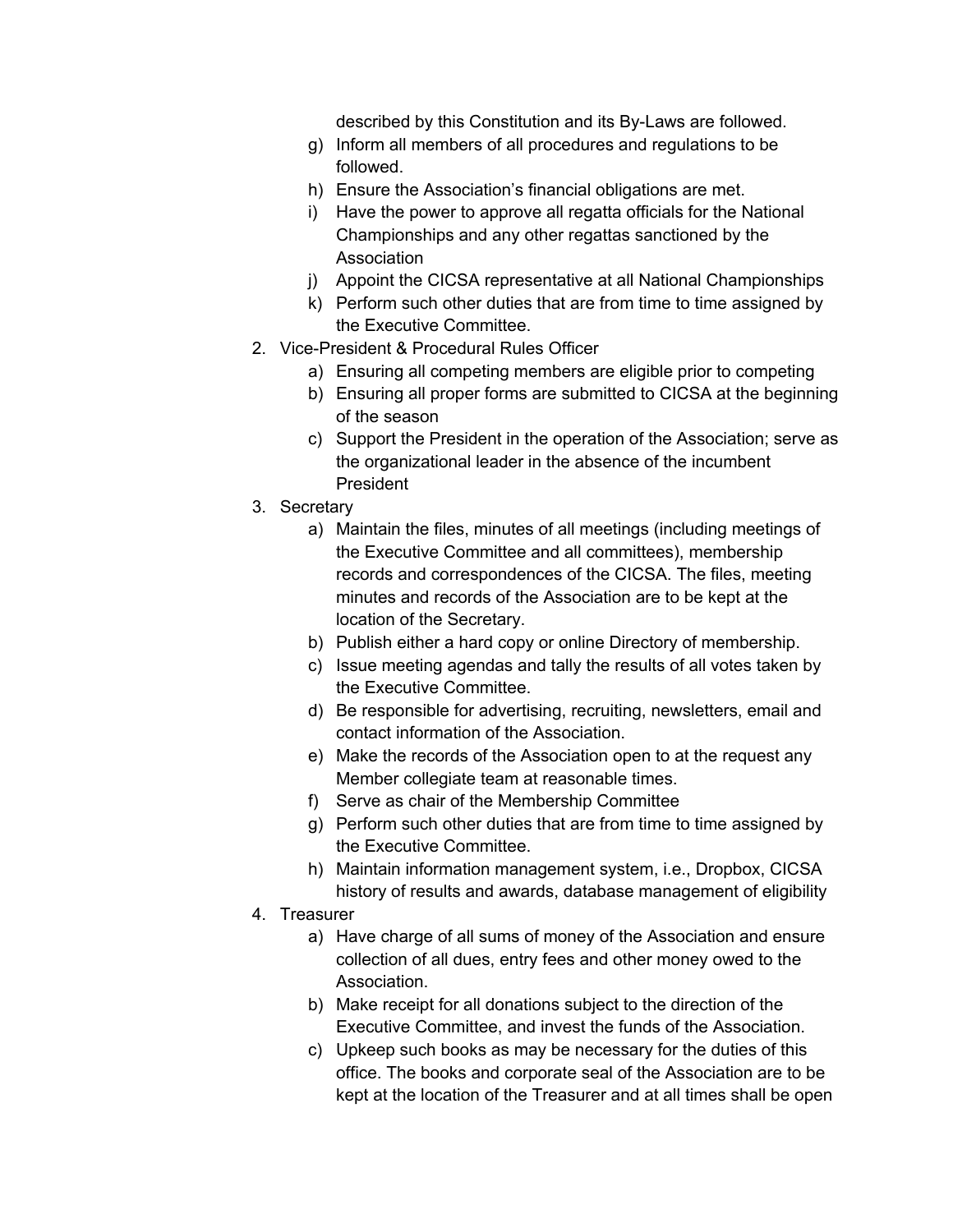to inspection by any member of the Executive Committee.

- d) Serve as chair of the Budget Committee, form a report in detail at the Spring Annual Meeting of all money collected, expended or invested, and any other matter deemed proper, and shall perform such other duties as the Executive Committee may require.
- e) Perform such other duties that are from time to time assigned by the Executive Committee.
- 5. Competition and Scheduling Officer
	- a) Scheduling regattas
	- b) Regatta Hosting Applications
	- c) Ensuring all CICSA Constitutions and By-Laws are abided by, specifically stated in the NOR and SIs where applicable
	- d) Communicate with OA's to coordinate regattas
- 6. Fundraising Officer
	- a) Sponsorship, brand management with the sponsors
	- b) Fundraising events
- 7. Communications Officer
	- a) Facilitating content for website
	- b) Assemble content and send out newsletters
	- c) Ensuring that communication mediums, including all social media are up to date.
	- d) Delegate promotional activities
	- e) Maintain and update website
- 8. Team Development Officer
	- a) Accept applications for new teams
	- b) Organize sailing clinics for teams
	- c) Create opportunities for teams to improve structure, i.e. holding conferences, mentorship program, etc.
	- d) Work with provincial sporting associations
- G. If deemed necessary, additional positions may be created by the existing Executive Committee at a duly convened meeting or at the Annual General Assembly of Members. Creation of a new position must be passed as business at a time where not less than two-thirds of the Executive Committee is present.
- H. Executive Officers must submit an executive report at the Association's Annual Meeting.

#### **VI. ELECTIONS**

- **A. Election of executive officers shall occur at the Annual General Assembly of Members**
	- 1. Nomination Procedure
		- a) The representative from any member school of the Association can nominate a person, or numerous persons for an Executive Committee position.
		- b) Member schools may nominate student members of the Association for any position.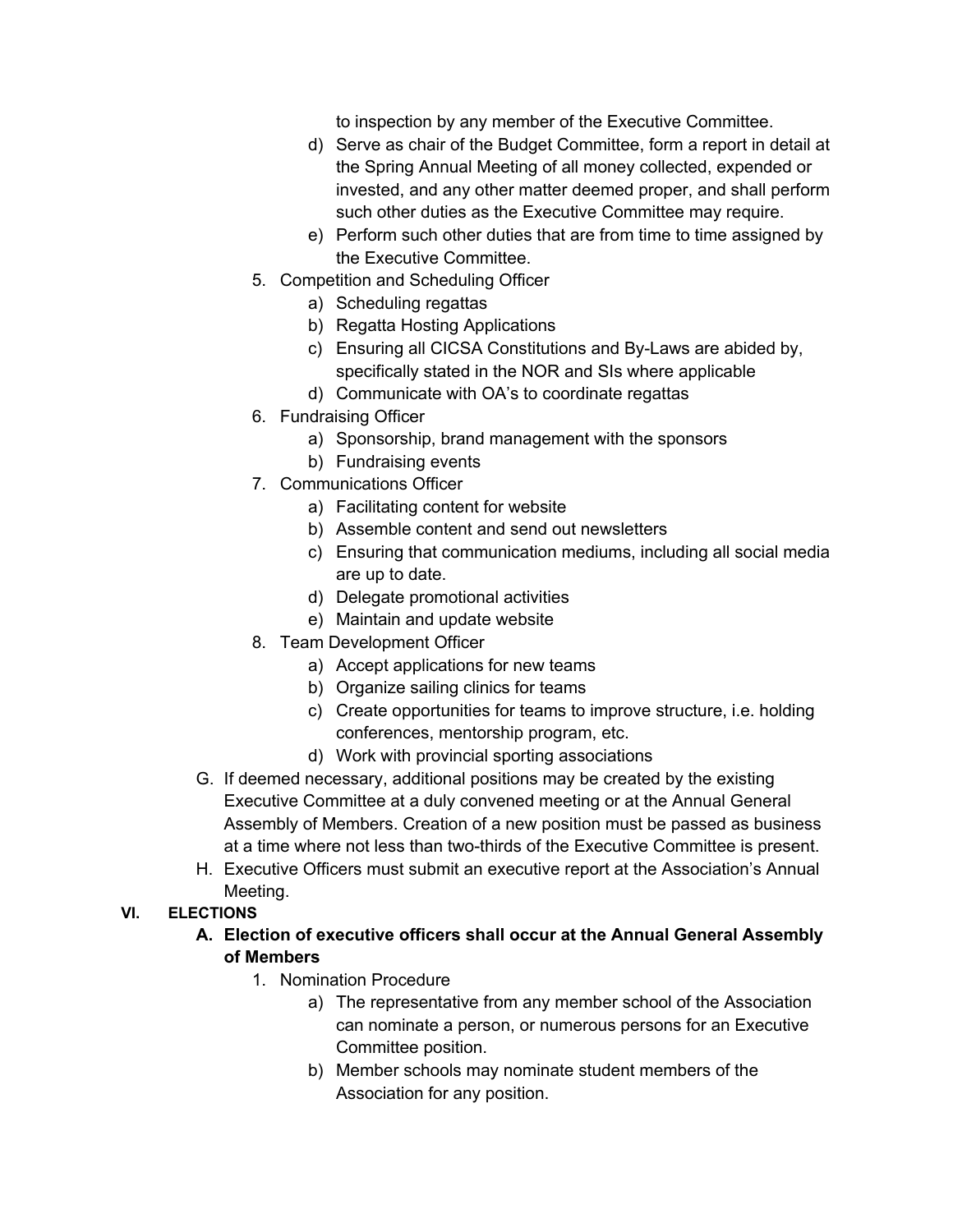- c) Each school may only be represented once, unless:
	- (1) A position is not filled. In that case, the position may be filled by a nominated member from an already represented school.
	- (2) One (1) incumbent from the school for any position is elected for re-election. A member of their represented school may be nominated for election of another position. If there are two (2) or more incumbents, the "incumbent" will be designated as the student nominated first in the election, according to the hierarchy of positions listed in (V).f. above. All further nominees will not be considered incumbent and will be subject to the bylaws described in (VI).c.
- 2. Election Procedure
	- a) A representative from each member school of the Association, nominated by that school, shall vote for Executive Committee positions. The candidate receiving the largest number of votes shall be considered elected. In the case of a tie, the incumbent President shall cast the deciding vote except when he is seeking re-election to office, in which case the incumbent Vice-President shall cast the deciding vote.

#### **B. Term of Office**

- 1. The term of office for all executive officers shall start on January  $1<sup>st</sup>$  and last until December  $31<sup>st</sup>$  of a given calendar year.
- 2. Executive officers members may be re-elected. An officer may hold a given position for a maximum of 2 consecutive years, unless the position is uncontested.
- 3. Once an officer is elected, they may be re-elected for a second term regardless of their academic enrollment.

#### **C. Vacancies**

1. The President shall appoint a qualified person to fill any officer vacancy, which may occur until the next meeting of the Executive Committee where the appointment shall be confirmed by vote. Any officer vacancy existing at the time of a meeting of the Executive Committee shall be filled by the officers in a by-election.

#### **VII. MEETINGS**

#### **A. Annual Meeting**

- 1. The Annual Meeting of the Association shall be held at any such time between 01 October and 31 January and any such place that is convenient for the officers, for the purpose of electing officers, hearing annual reports and carrying out any other business relevant to the Association.
- 2. The meeting can be held in person or on a digital platform.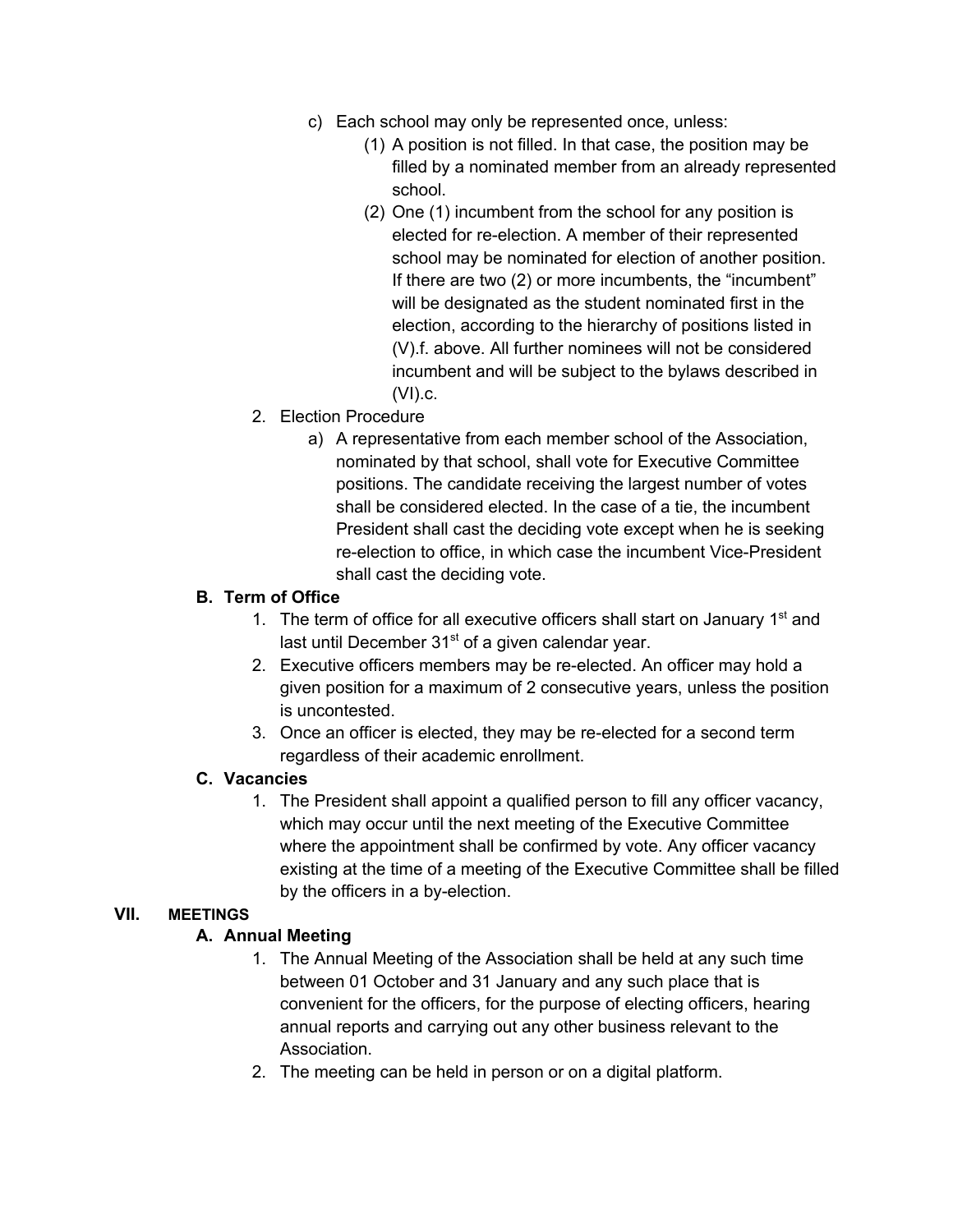#### **B. Executive Committee Meetings**

- 1. Meetings of the Executive Committee may be held at any time and place to be determined by the Officers provided that 48 hours written notice of such meeting shall be given to each Officer.
- 2. There shall be at least one (1) meeting per month of the Executive Committee.
- 3. Executive Committee meetings may be held by telephone or internet conference calls.
- 4. Each Officer is authorized to exercise one (1) vote.
- 5. A majority of Officers in office shall constitute a quorum for meetings of the Executive Committee. Any meeting of Executive Committee at which a quorum is present shall be competent to exercise all or any of the authorities, powers, and discretions by or under the by-laws of the corporation.

#### **VIII. MEETING PROCEDURES**

- A. When decisive action is to be made by the Executive Committee, a majority of the Executive Committee present shall constitute a decisive vote on all business or policy matters, except as provided in the Constitution and By-Laws of the Association.
- B. Only officers elected at the Annual General Assembly of Members or voted on by the Executive Committee may have a vote at any meeting. The Officer must attend the meeting in person or by conference call to be eligible to vote. Nonvoting members (not affiliated with a regular member team of the Association) who have been elected to any officer position do not gain a vote by means of holding office.
- C. In case of a tie, the incumbent President shall cast the deciding vote.

# **IX. INDEMNITIES TO OFFICERS**

- A. Every officer of the Association and their heirs, executors, and administrators, and estate and effects, respectively, shall from time to time and at all times, be indemnified and saved harmless out of the funds of the Association, from and against;
	- 1. all costs, charges and expenses which such officer, sustains or incurs in or about any action, suit or proceedings which is brought, commenced or prosecuted against him, or in respect of any act, deed, matter of thing whatsoever, made, done or permitted by him, in or about the execution of the duties of his office or in respect of any such liability; and,
	- 2. all other costs, charges and expenses which he sustains or incurs in or about or in relation to the affairs thereof, except such costs, charges or expenses as are occasioned by his own wilful neglect or default.

#### **X. AMENDMENTS**

A. The Canadian Intercollegiate Sailing Association Constitution may only be amended or repealed at any annual or special meeting of the Executive Committee, provided that notice of the proposed change is distributed prior to the meeting.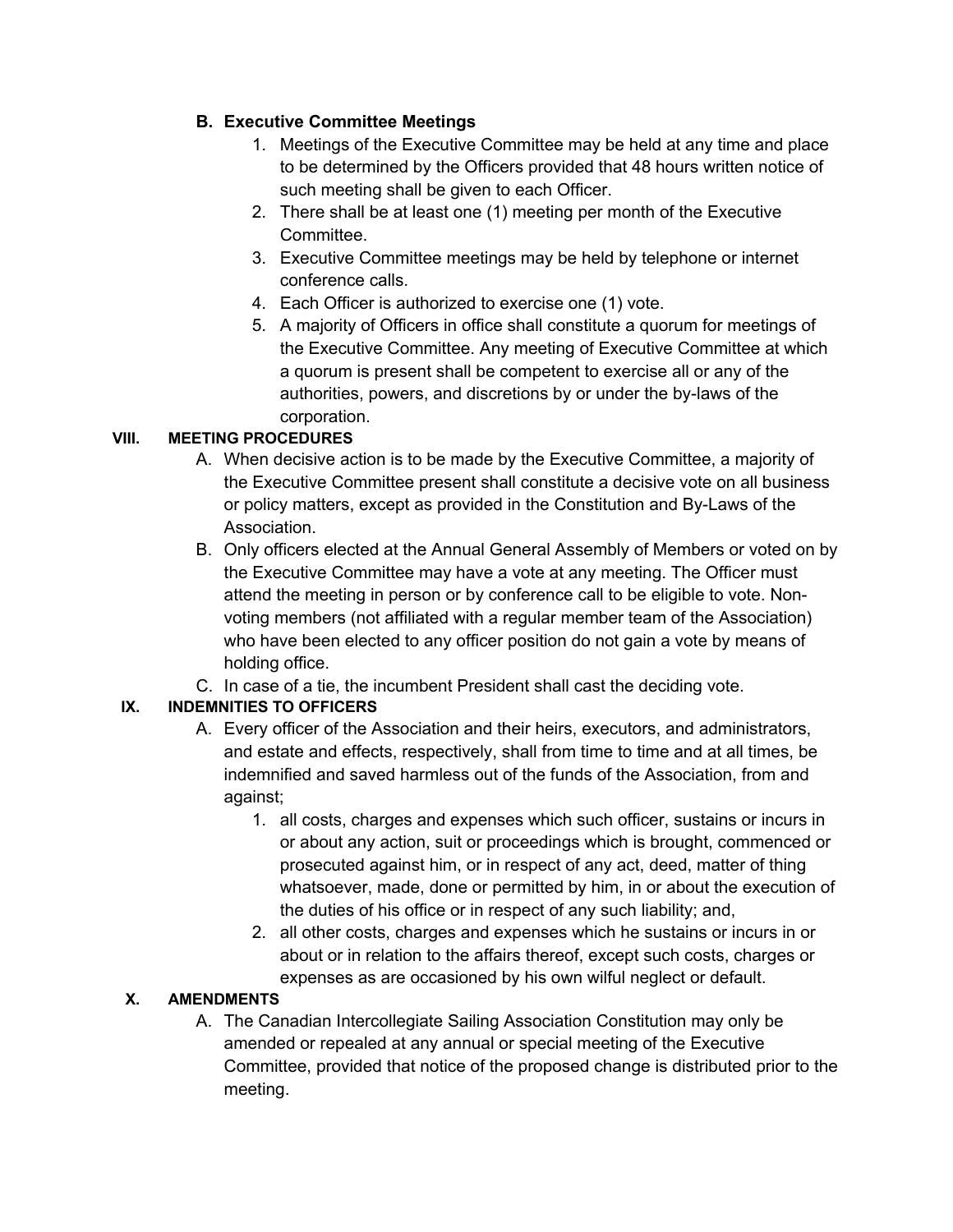- B. Amendments to the constitution shall require two-thirds majority vote to pass.
- C. All such amendments shall take effect immediately, and all members of the Association shall be notified and given a copy of the amended constitution.
- D. The by-laws of the Association may be amended in the same manner as prescribed by this constitution.
- E. An electronic copy of the Constitution and By-Laws of the Association are to be maintained on the official website of the Association.

#### **XI. APPEALS**

A. All actions made by the Executive Committee may be appealed by submitting such request to the Secretary in writing. The appeal shall be reviewed by the Executive Committee, who shall send the documentation, with a recommendation for action, to the appropriate committee, which shall make the final ruling. The Executive Committee may alternatively direct the appeal to Sail Canada and/or the National Sport Dispute Resolution Centre. Any hearings for the appeal shall be held within thirty (30) days of receiving a request. Written notification of the hearing shall be given to the appealing party five (5) days before the date of the hearing.

# UNIT II: By-Laws of the Canadian Intercollegiate Sailing Association

# **I. ELIGIBILITY**

# **A. Eligibility for Collegiate Teams**

1. To be eligible for competition, a collegiate team shall be a Member, in good standing, of the CICSA.

# **B. Eligibility for CICSA Championships**

- 1. Any Member collegiate team of the CICSA, in good standing, shall be eligible for competition in CICSA Championships.
- 2. The CICSA may deny the entry of a member college from a CICSA event if that college's dues, entry fees, or assessments are not current.

# **C. Eligibility for Student Athletes**

- 1. Academic Status
	- a) Students are eligible provided they are registered as full-time students by the academic regulations of their respective institutions in each term (semester) in which they are competing.
	- b) Requests for allowance of part-time students shall be submitted to the Executive Committee. From time to time the CICSA Executive Committee may allow part-time students to be eligible for competition to increase participation.
	- c) A student-athlete who is enrolled in a co-op or internship program within their program of study at any Canadian post-secondary institution may compete in CICSA.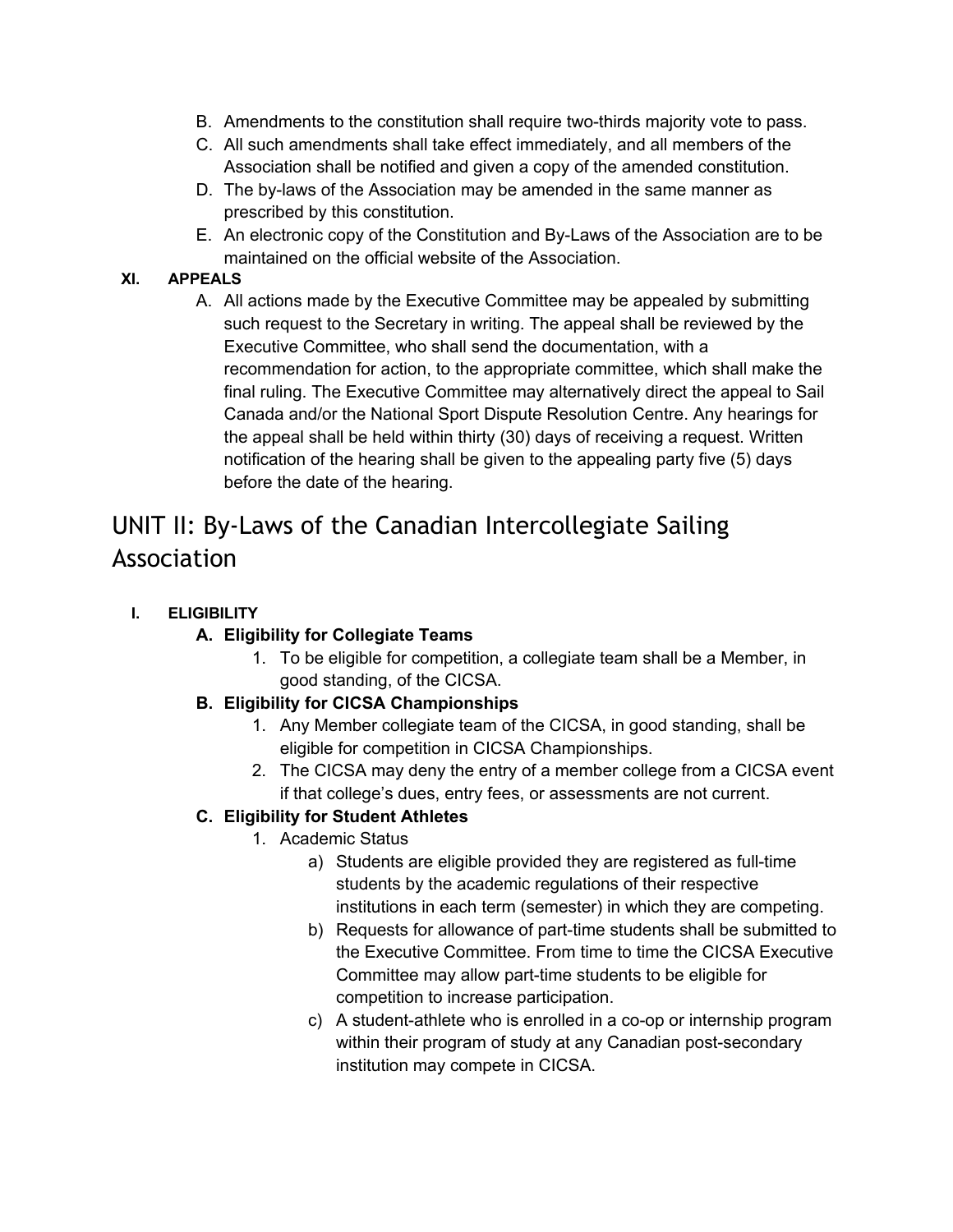- d) Graduate students are eligible provided they are declared "fulltime" by the academic regulations of their respective institutions. In order to participate in the subsequent year, graduate students must be deemed "in good standing" as determined by the academic regulations of their institution.
- e) A student with a disability or deemed so by the institution, is eligible provided their institution stipulates the required workload that is equivalent to three full courses or six half courses within the academic year.
- f) A student-athlete, with eligibility remaining in his/her last term, semester or quarter prior to graduating, who is enrolled in less than full-time, but is carrying the classes necessary for graduation at the end of that term, semester or quarter, may compete. This is a one time allowance.
- 2. Participation Allowance
	- a) Once an individual has accepted and started a position as a compensated coach of a CICSA member collegiate team, the individual shall not be eligible for any competition in any CICSA events for the duration of their contract. Requests for allowance may be submitted to the Executive Committee for approval on a case-by-case basis.
	- b) No student-athlete shall compete in more than five (5) of six (6) consecutive years, beginning with the season in which the student-athlete first competes in any intercollegiate regatta.
		- (1) An intercollegiate regatta is defined as any competitive event attended within, but not limited to, CICSA, ICSA (Intercollegiate Sailing Association - USA) or BUSA (British University Sailing Association - UK).
	- c) No student-athlete shall compete for more than one college in any one season except when a regatta qualifier event is held prior to the commencement of the season in which the regatta is held.
	- d) If a competing institution is unable to find enough sailors to compete in a CICSA event, they may borrow sailors from another institution, with the permission of the Executive Committee, the school supplying the sailor and the sailor themselves.
	- e) A student-athlete's eligibility for any CICSA Championship shall be determined by the student-athlete's eligibility for the season in which the Championship is held.
	- f) If a student-athlete attends a postsecondary institution that is not a member of CICSA, they may request to attend a regatta on behalf of a member school, provided they are paying team fees for said school. This will only be allowed if written request is submitted to the executive committee one week prior to the event and if the student registers with CICSA as per Section 4 - Registration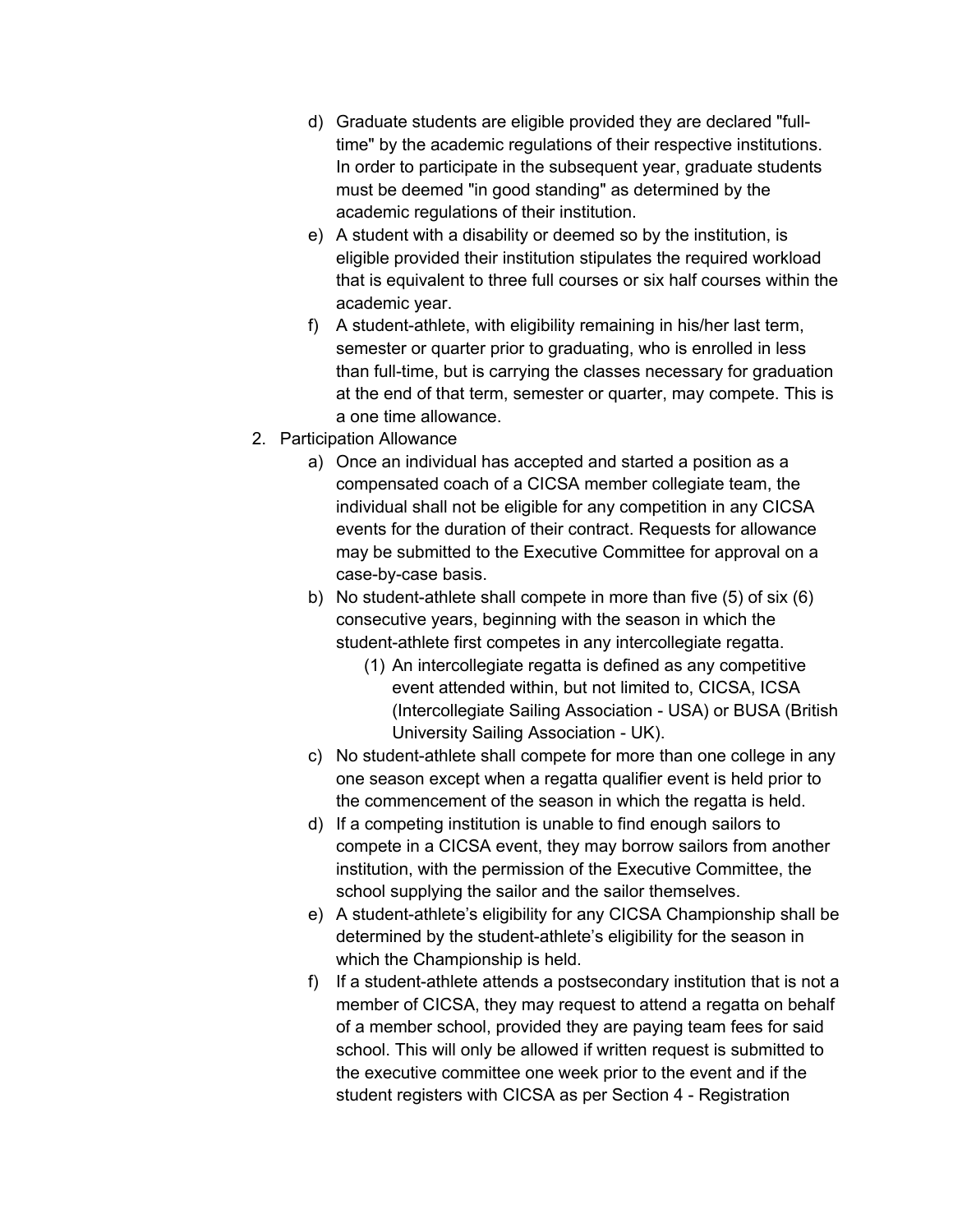Requirements. If the student-athlete is found to have been given any form of compensation for their participation, the host school may have their membership revoked at the discretion of the executive committee. The student-athlete is not permitted to attend regattas on behalf of more than one institution per academic year.

- (1) No more than three (3) student-athletes from non-member post-secondary institutions may participate in regattas on behalf of host member institutions. If more than three (3) students from a non-member institution participate in the same regatta, all students from the non-member institution will be banned from competing for the current and following academic year.
- (2) If more than three (3) student athletes from the same nonmember post-secondary institution wish to participate on behalf of a member institution, they must reach out to the CICSA team development officer.
- g) No student-athlete shall receive financial assistance, from the University or College, to attend the post-secondary institution based solely upon sailing ability. Furthermore, no coach or representative of an athletic interest related to sailing shall influence, or attempt to influence, financial aid decisions on behalf of a proactive student-athlete. This shall not prohibit the team from providing and discussing financial aid information with prospective student-athletes. Individual teams may provide financial assistance to individuals to cover sailing related expenses within CICSA or member teams.
- 3. Eligibility after Graduation
	- a) A student-athlete who has finished their full-time enrollment with their academic institution prior to the commencement of the season in September is no longer eligible to compete.
	- b) A student-athlete eligible to compete, who has finished their fulltime enrollment with their academic institution in the mid-part of a competitive season, shall remain eligible until the end of that season.
	- c) If it is permitted by the regulations of both the individual collegiate sailing teams constitution and the team's host institution's athletic team's policy, alumni of that institution are permitted to maintain non-competing roles within the respective collegiate team.
	- d) Eligibility for an event not governed by the CICSA (Student Yachting World Championship, World University Games, etc.) shall be determined as prescribed by the governing organization of said event.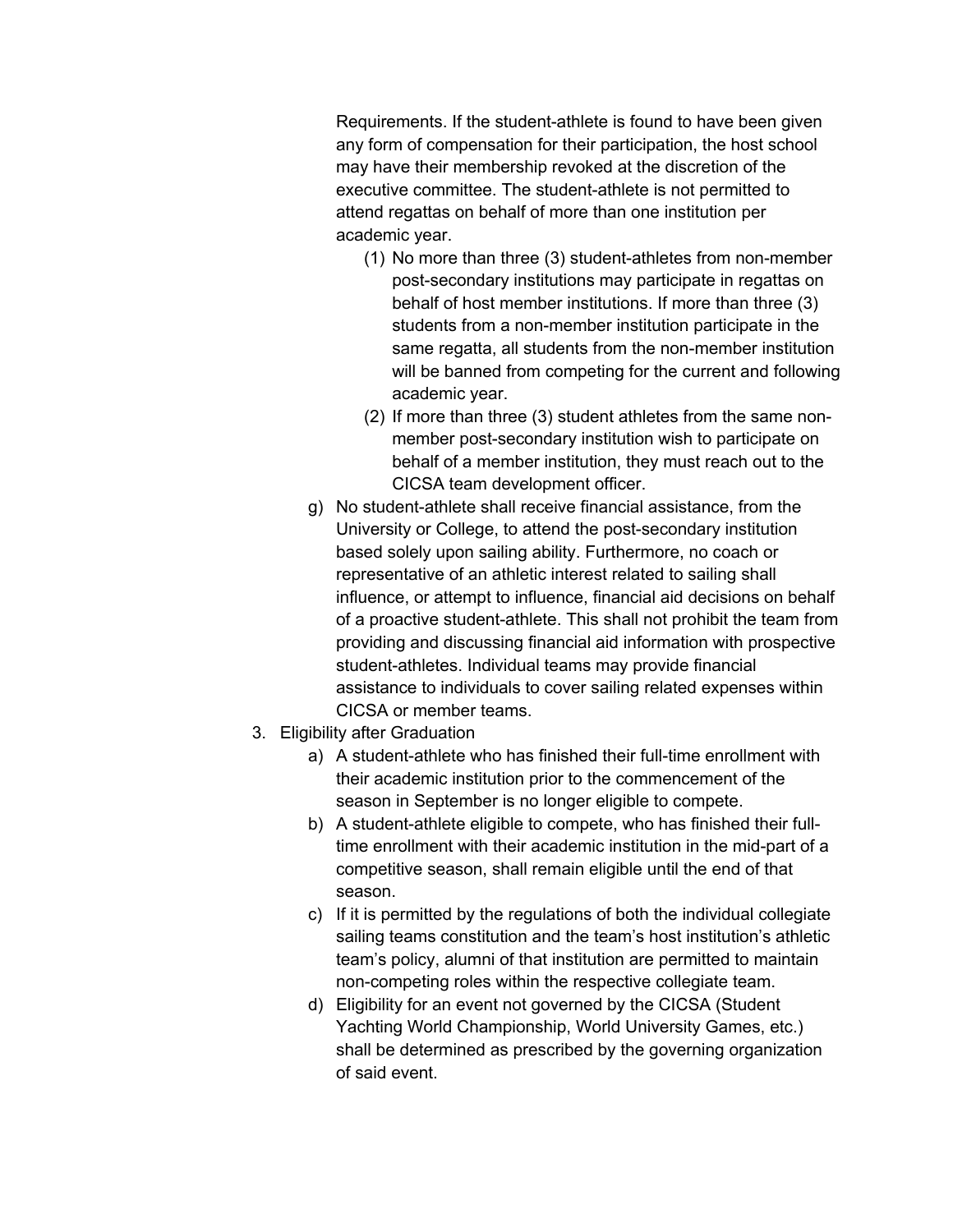#### **D. Registration Requirements**

- 1. All student- athletes, in order to be eligible to compete, shall be registered with their institution's sailing team prior to competing each season.
- 2. A collegiate team representative shall enter legibly and completely, on a record of participation, the names and class years of all skippers and crews who competed, as well as the races in which they competed. Before the end of a regatta, the college team representative shall print his or her name legibly and sign the record of participation.
- 3. A collegiate team failing to properly complete or sign their required entry on the record of participation before the expiration of protest time at the end of the regatta shall be re-scored.
- 4. A collegiate team using a student athlete that doesn't meet the studentathlete eligibility requirements, as defined by these By-Laws, in competition, shall be disqualified from the affected races, without a hearing, and those races shall be re-scored. Requests for reinstatement shall be fully documented and sent to the Executive Team, who shall send the documentation, with a recommendation for action, to the appropriate committee, which shall make the final ruling.

#### **E. Safety**

- 1. Personal Flotation Devices (PFD) Inherently buoyant personal flotation devices (DOT or CCG approved) shall be worn by all student-athletes and coaches while on the water. PFDs shall be worn outside all clothing and foul weather gear, except that a thin shirt or team uniform may be worn over the PFD. PFDs are not required when ashore or on objects attached to shore. This rule shall be enforced at all times, in all CICSA regattas.
- 2. Special Clothing Host colleges may require appropriate special clothing (wet or dry suits) for any regatta, providing advance written notice is given to each competing college.
- 3. Team Uniforms All student-athletes competing in CICSA Regattas are required to wear a uniform designating their collegiate team. The uniform shall be a lightweight jersey, bib, or pinnie worn over the PFD, or like coloured PFDs. To designate the collegiate team, any combination of the sponsoring institution's name, nickname, mascot, or another identifying image shall be present on the back of the uniform and, except for an individual's name or number, shall be the same for all team members competing. CICSA recommends that the image used to designate the college be at least 8" X 8" in size.

# **F. Recruitment Regulations**

- 1. It is considered unacceptable for an Athletic Director or a coach to speak disparagingly of another person or institution in order to attempt to persuade an athlete to come to their institution or enhance the reputation of their institution by comparison.
- 2. Enticement of a student-athlete from one university to another university by a coach, Athletic Director, or other university officials is forbidden.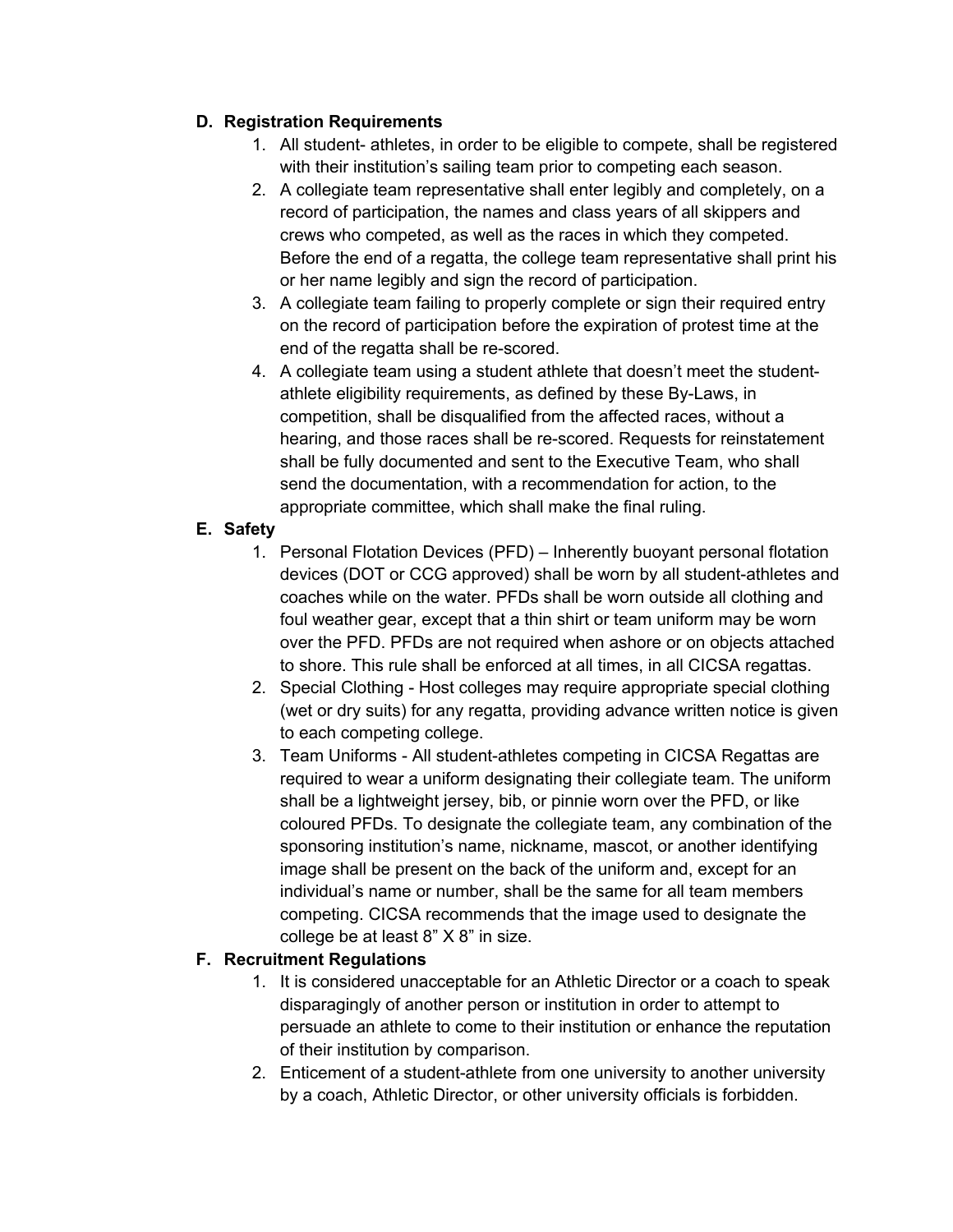- 3. A university or its representatives are prohibited from paying, providing, or arranging for the payment of transportation costs incurred by relatives or friends of a prospective athlete to visit the campus or elsewhere.
- 4. Alumni organizations and individuals who are in any way affiliated with or involved in the recruiting process shall be governed by these recruiting guidelines.
- 5. The onus shall be on each CICSA member to advise any alumnus who functions in violation of CICSA rules and regulations that they jeopardize the participation of their institution in intercollegiate competition.

# **II. PRACTICE AND COMPETITION**

# **A. Scheduling**

- 1. The Executive Committee shall determine the method of practice and competition scheduling as required prior to the commencement of each season.
	- a) The CICSA Draft shall determine the event selection for teams.
	- b) All CICSA national events shall have their locations determined by the Executive Committee.
		- (1) The Executive Committee shall advertise and solicit applications for hosting these events by March 1st of each calendar year.
		- (2) The Executive Committee shall vote on the hosting venue of the aforementioned events based solely on the applications received from Regular Member collegiate teams.
			- (a) A majority vote in favour of a venue and hosting shall be required for selection of a host.
		- (3) The Executive Committee shall announce the hosting collegiate teams and venues for the aforementioned events by April 1st of each calendar year.
- 2. Consideration is to be made for the following:
	- a) Canadian Intercollegiate Sailing Keelboat Championships (SYWoC Qualifier for following year - Fall)
	- b) Canadian Intercollegiate Sailing Fleet Racing Championship
	- c) Canadian Intercollegiate Sailing Team Racing Championship
	- d) Canadian Intercollegiate Sailing Match Racing Championship

#### **B. Draft**

- 1. The CICSA Draft forms will be distributed to member schools no later than April  $1<sup>st</sup>$ . This includes but is not limited to:
	- a) Co-ed Invitational Events
	- b) National Championships
	- c) Keelboat Invitational Events
- 2. A list and schedule of all upcoming events will be made available to team delegates prior to the draft.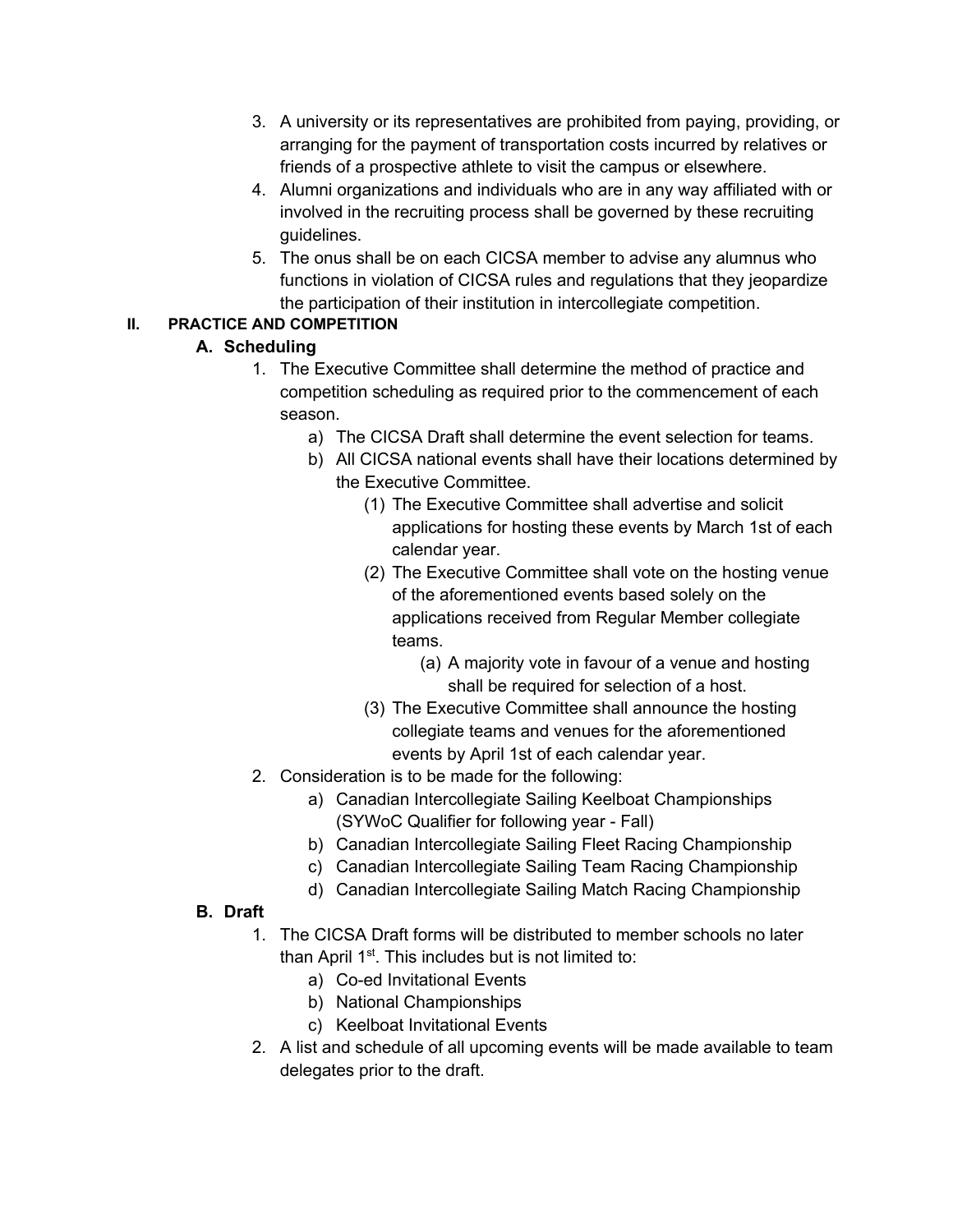- 3. Scheduling rankings are determined before the draft occurs according to the CICSA Performance Ranking System, including no-show penalties or late-drop penalties.
- 4. For each unexcused no-show from a team, they will drop one place overall in the draft.
- 5. For each withdrawal within 72 hours of event report time, a team will drop one place overall in the draft.
- 6. The home team for any invitational event will be automatically scheduled for their event using the first available spot.
- 7. Once an event is full, teams may use one of their turns in the draft to choose an alternate spot in an event.
- 8. Teams may not obtain additional berths for an event during the draft.
- 9. Teams may draft additional berths as alternates for an event provided they:
	- a) Accept the alternate berth as an alternate at lower priority to teams without any berths at said event.
	- b) Do not exceed 2 berths at said event
- 10. Teams may not obtain additional berths for any National Championship events.
- 11. Should a team or teams withdraw from an event following the draft, alternates are to be offered positions at said event in the order they appear on the schedule with 2nd berth teams not offered positions until there are no 1st berth teams.
- 12. Teams will be given 24 hours to accept the alternate position, after which they will lose their spot and the next team shall be offered the alternate position.
- 13. Teams requesting new alternate positions (1st or additional) shall be added to the end of the alternate list if the request is made after the preliminary draft.

# **C. Regatta Cancellation**

- 1. For each cancelled regatta without notice given to CICSA and attending teams 72 hours before event report time, the team hosting the event will drop one place overall in the draft.
- 2. Exceptions will be made for circumstances beyond the host team's control at the discretion of The Executive committee including but not limited to:
	- a) Weather
	- b) Fewer than 4 teams attending the event
	- c) Equipment failure beyond reasonable capability to repair

# **D. International Events**

1. CICSA shall be responsible for any international collegiate events in which post-Secondary students at a member institution are representing Canada. This includes, but is not limited to the Student Yachting World Championship (SYWoC) and the World University Championship (WUC).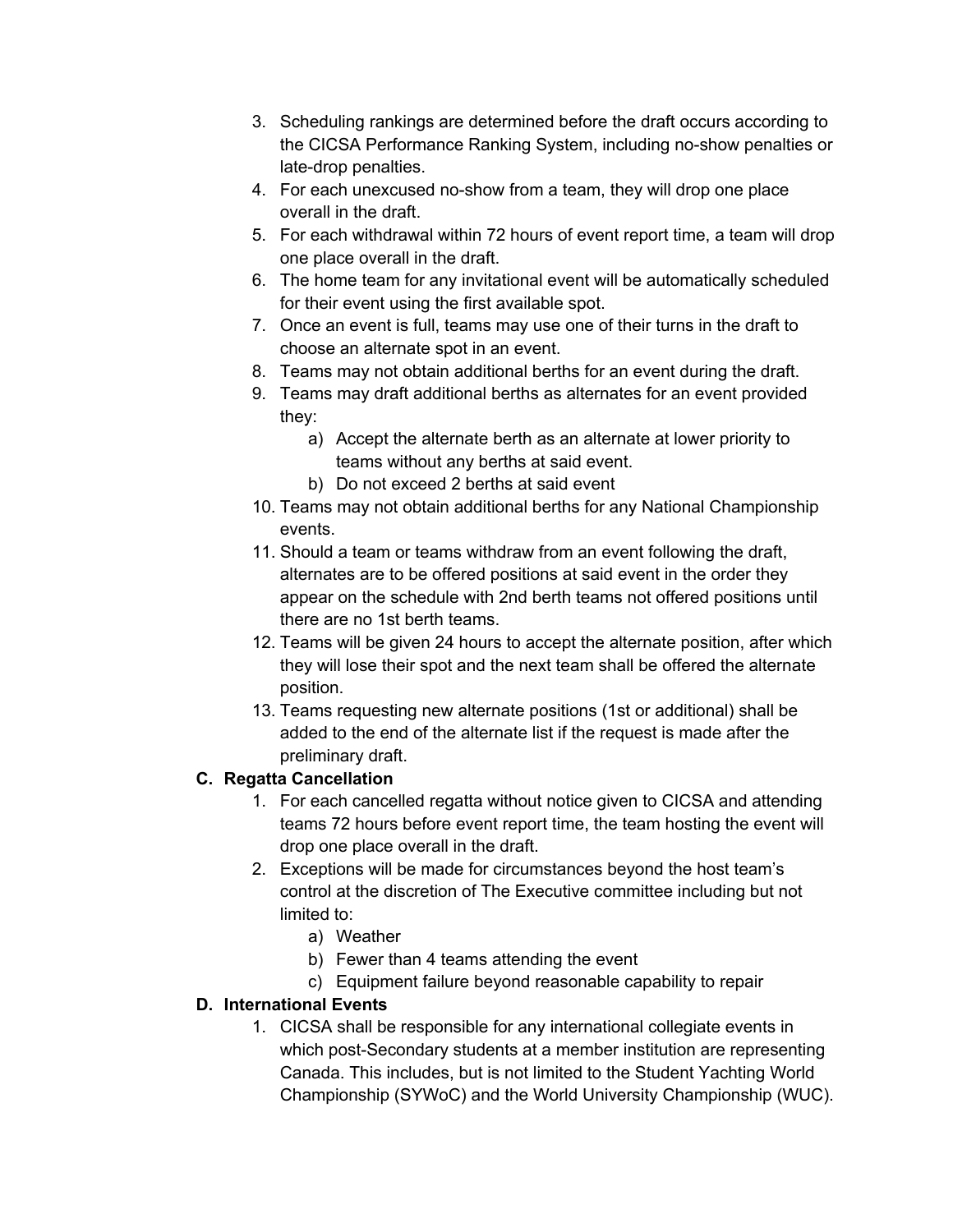# **E. Participants' Conduct**

- 1. All members of CICSA, including but not limited to; individual studentathletes, coaches, directors, and officers actively engaged in the sport, shall abide by the Sail Canada Code of Conduct.
- 2. If an instance of gross misconduct by a student-athlete is reported to the Executive Committee, it shall conduct an investigation under the CICSA Misconduct Investigation Procedure

# **F. Racing Rules of Sailing**

- 1. All regattas shall use rules based on the Racing Rules of Sailing (RRS). Regatta officials may, from time to time, modify parts of the rules as required for an individual regatta. Notification of any rule modifications must appear in the Sailing Instructions for the regatta.
- 2. Scoring
	- a) At National Championship Events and Qualifying regattas where a collegiate team is permitted and able to field more than one (1) boat per fleet, only one (1) boat per fleet may be used to complete the scoring for the regatta for that collegiate team.

# **G. Crews and Substitutions**

- 1. Except for singlehanded dinghies, two student-athletes constitute a dinghy crew. For regattas using boats larger than 19 feet overall length, the Schedule Bulletin or other written notice shall specify the number of crewmembers.
- 2. Limitations and Exceptions There is no limitation on substitutions within a regatta, except that a student-athlete:
	- a) After competing as a skipper, shall not sail in any other division (fleet).
	- b) After competing as crew, may shift to another division (fleet) as skipper or crew but thereafter sail only in that division (fleet).
	- c) After competing for one team (boat), shall not sail for another team (boat) from their school.
	- d) May only compete in one regatta per day.
- 3. Penalty
	- a) If a school is found in violation of any rules stated in *G. Crews and Substitutions*, the regatta host and CICSA Executive Committee shall be notified immediately.
	- b) Unless granted explicit advanced permission by the CICSA Executive Committee a school in violation of the rules stated in *G. Crews and Substitutions* shall be disqualified from the event and not earn a score in the Performance Ranking System.

# **H. Performance Ranking System**

- 1. The Performance Ranking System (PRS) is the scoring system used for the overall CICSA league for the following purposes:
	- a) Awarding the Overall League Championship Trophy, annually to the team with the top score in the PRS.